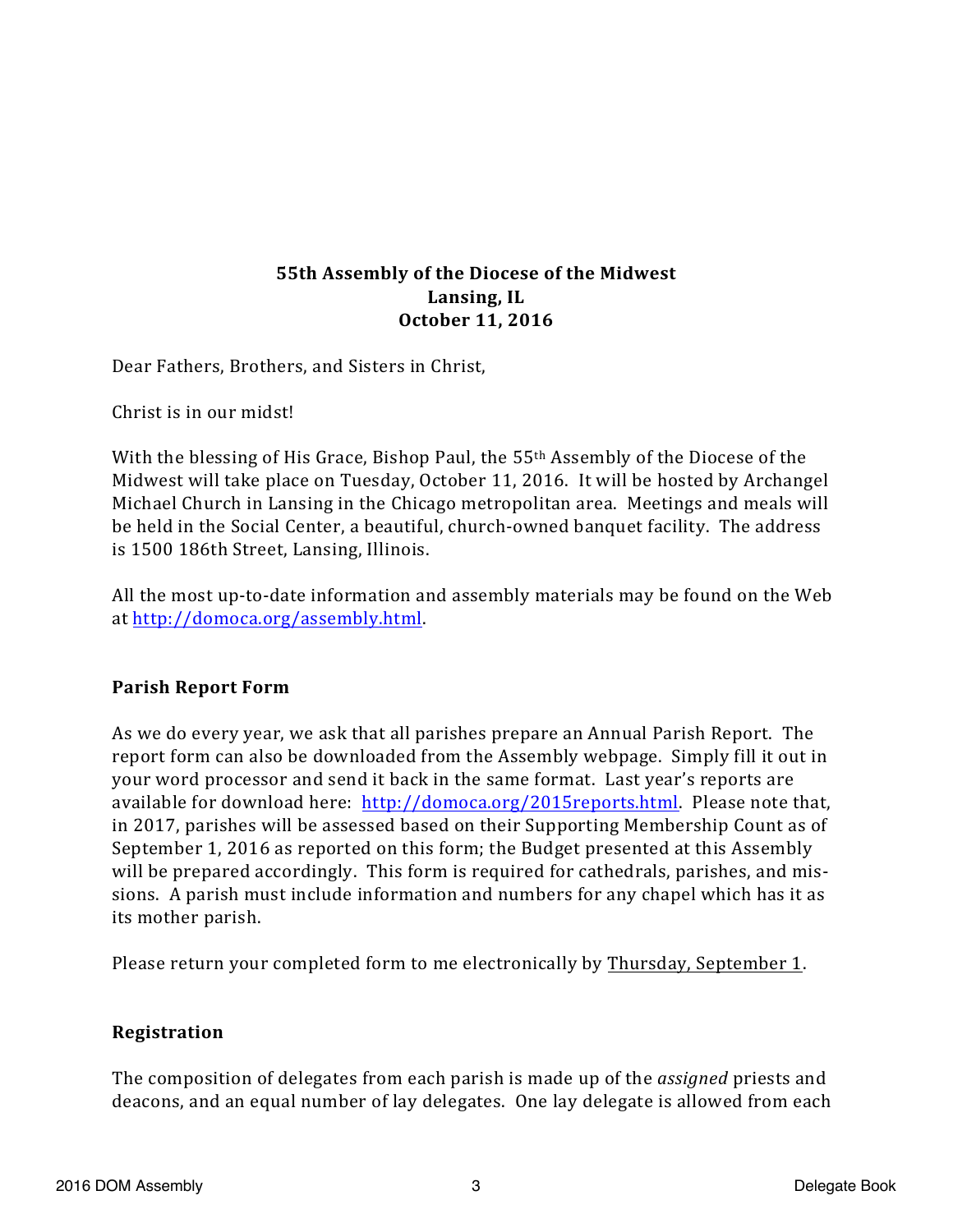55<sup>th</sup> Assembly Welcome Letter October 11, 2016 Page 2

parish not having an assigned priest. Lay delegates are elected by a parish meeting or parish council (consult parish bylaws). Others may attend as observers. Further information may be found in the OCA Statute, Article 9, The Diocesan Assembly: http://oca.org/statute/article-ix

Please note that *attached* and *retired* clergy may attend without the right to a vote (and without an equal number of lay delegates). Rectors, please consult the Parish Directory on the OCA website if you are uncertain of a priest's or deacon's status, and contact His Grace, Bishop Paul, if you believe it to be in error.

The registration fee schedule for this year's assembly is as follows:

\$100.00 per delegate or observer

Please return the Registration Form and payment by Thursday, September 1.

### **Travel**

Please arrange to arrive on the evening of Monday, October 10. If flying, please use Chicago Midway International Airport (MDW). There is no shuttle service available between the airport and the hotel. Please plan to take a taxi or arrange for someone who is driving to pick you up. If possible, return flights should be scheduled for no earlier than 6:30 p.m. on Tuesday, October 11.

### **Hotel**

Accommodations for the Monday night have been procured at the Comfort Suites Lansing, 2235 West 173rd Street, Lansing, Illinois, at a rate of \$95.00. Reservations need to be booked by Thursday, September 15. After this date there are no guarantees with regard to rooms and/or a discounted rate. Please make your reservations as soon as possible by calling (708) 418-3337, making sure to inform them that you are part of the Diocese of the Midwest group.

### **Schedule**

All scheduled activities will take place at the St. Michael Social Center except as noted.